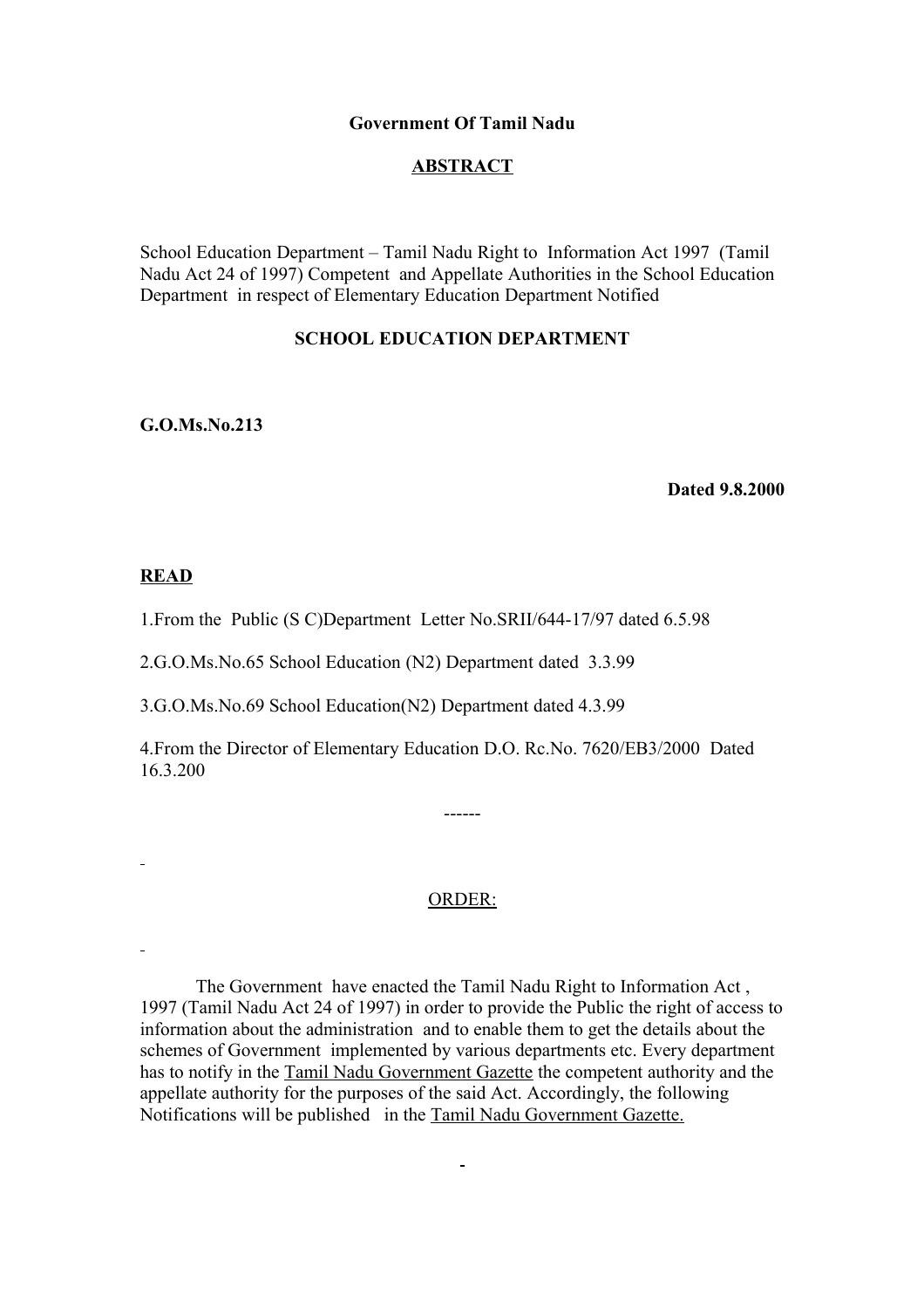## **NOTIFICATION I**

 Under clause (1) of section 2 of the Tamil Nadu Right to information Act, 1997 (Tamil Nadu Act 24 of 1997), the Governor of Tamil Nadu hereby empowers the officer specified in column (2) of the Table below to be the competent authority in respect of the office specified in the corresponding entries in column (1) thereof, for the purposes of the said Act ,so far as the Director of Elementary Education Department under the School Education Department is concerned:-

## **THE TABLE**

#### OFFICE OFFICER

District Elementary Educational Office District Elementary

in the Revenue District Educational Officer

### **NOTIFICATION II**

 Under sub - section (1) of section 4 of the Tamil Nadu Right to information Act, 1997 (Tamil Nadu Act 24 of 1997), the Governor of Tamil Nadu hereby notifies the officer specified in column (2) of the Table below as the authority in respect of office specified in the corresponding entries in column (1) thereof , to whom appeal may be preferred under the said section 4 of the said Act so for as the Elementary Education Department under the School Education Department is concerned:-

#### OFFICE OFFICER

District Elementary Educational Deputy Director of Elementary

Office Education, Office of the Director of

Elementary Education,

Chennai 600 006.

(BY ORDER OF THE GOVERNOR)